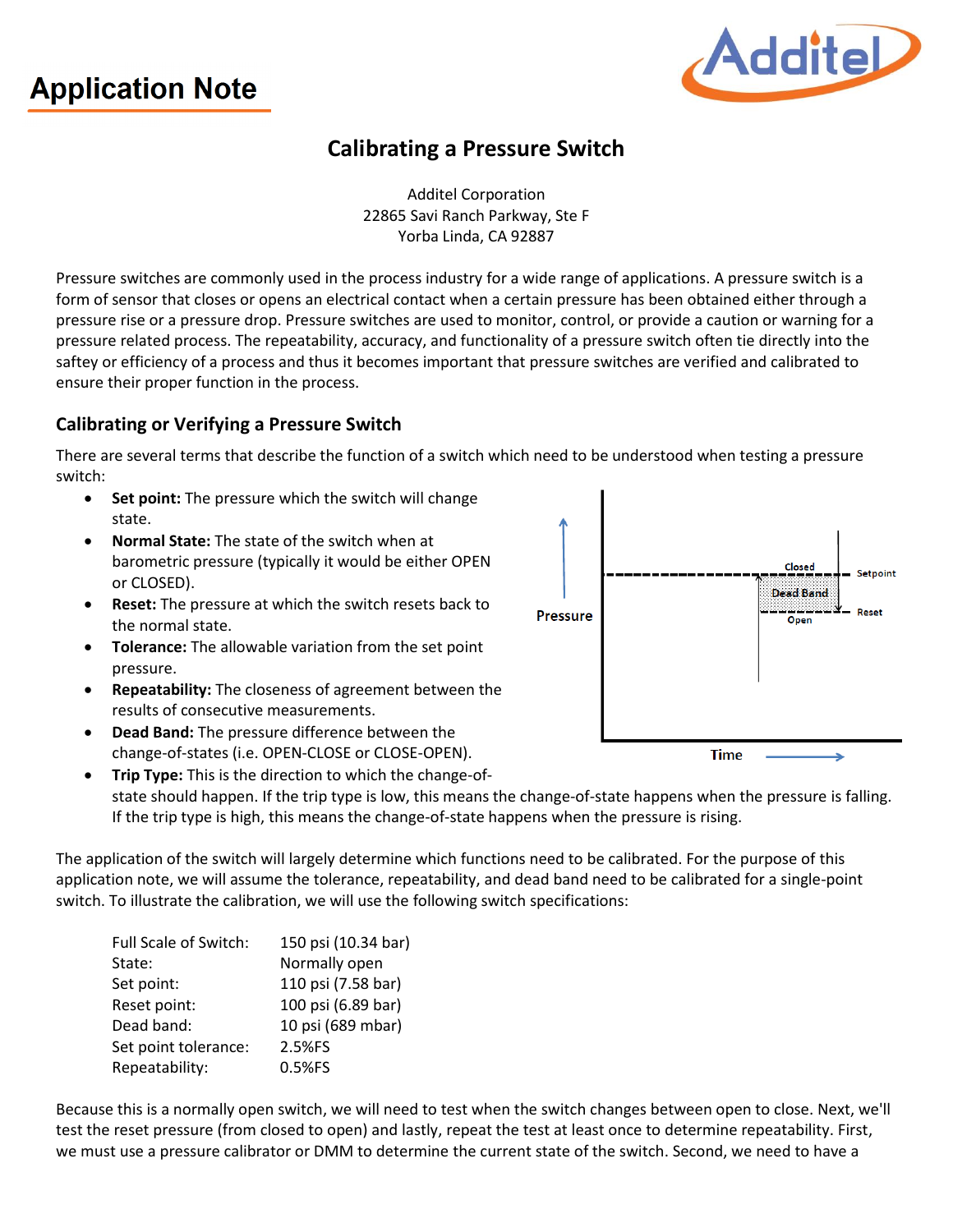pressure generation device (preferably a pump or controller). And lastly, we will need a way to measure the true pressure using a pressure calibrator or gauge.

First we connect the pressure standard and switch to the pressure generation device. Then we need to measure the electrical output of the switch with a pressure calibrator or DMM. With our connections complete, we are ready to perform the calibration. We do this by increasing pressure until we detect a change in the switch. If possible, our increase in pressure should mimic the same rate of change the switch would typically see in the process as we approach the set and reset points. When we see the switch change state from open to close, we record the result. Next, we decrease the pressure till we see the switch reset (change from close to open) and record the results. Lastly, we would repeat this test at least once to determine repeatability. The difference between set point and rest pressures is the dead band. And the deviation from the first test to prior tests gives us our repeatability results.

#### **Using the Additel 672 Pressure Calibrator for Switch Testing**

The Additel 672 Digital Pressure Calibrator series makes the calibration process for pressure switches simple and easy to perform. The ADT672 has a built in a switch test routine which displays the switch state and the pressure for the change in state (open or close). A full test routine can be set up and results can be stored with date and time stamps in its nonvolatile memory. Below are two example procedures for running a switch test with the ADT672 and a pressure pump. We assume the switch is normally open and we'll test the set point, reset, tolerance, dead band, and repeatability.

#### *Example: Manual Documentation*

#### **Set up:**

- 1. Connect the pressure switch and ADT672 to the pressure pump as illustrated to the right. (Note: The pressure switch may not need to be connected to a hose but may be connected directly on the pump)
- 2. Ensure the test leads to the ADT672 are connected as illustrated (Figure 1).
- 3. Power on the ADT672, and press the electrical function  $\left( \bigcup_{n=1}^{\infty} I_{\text{max}}^{\text{max}} \right)$  button till the switch display is present as shown in figure 2 below. The switch icon ( $-\checkmark$  -) will also be shown in the right corner of the display.





**Figure 1**: ADT672 switch connection

**Figure 2**: ADT672 switch function screen

4. Press MENU ( $\Box$ ) and scroll down till you reach **3. SCH** (this is the switch test menu) and press ENTER ( $\Box$ ). Scroll down till option **4. <sup>o</sup>o<sup>o</sup>** and press ENTER and then MENU to return to the main screen.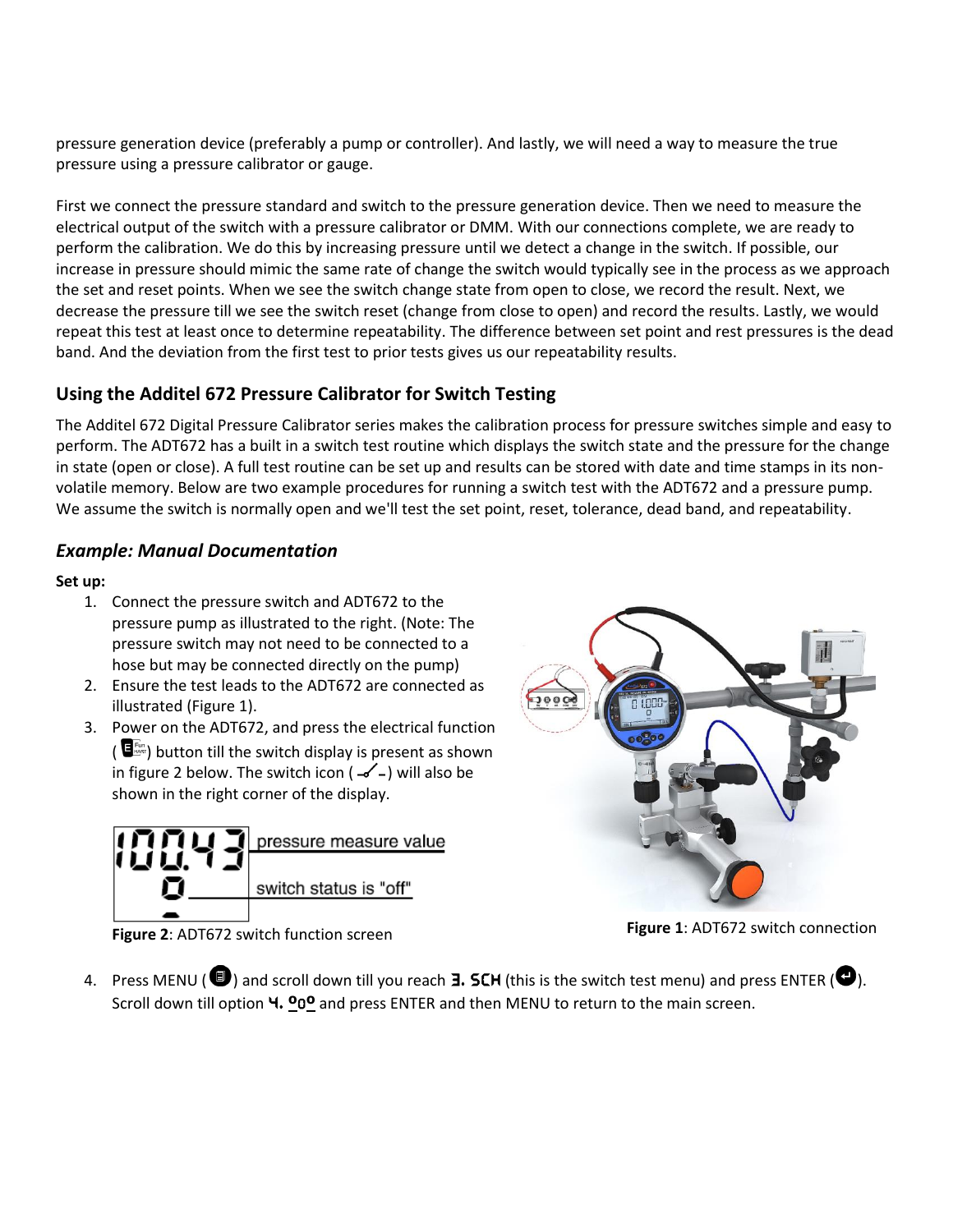#### **Performing the test:**

- 1. Pressurize the pump to the set point. When the switch changes from open to close, the ADT672 will beep and the pressure at which the change occurred will be displayed on the screen along with the following symbol H**º**O (see example to the right). When the set point or reset point is detected, the ADT672 will freeze the results on the display.
- 2. Record the result and press ENTER to unfreeze the display and return to an active screen.
- 3. Next, begin to decrease the pressure and the screen will freeze and beep when the reset point has occurred (see screen shot below).



**Figure 4:** ADT672 screen with reset results

- 4. Record the result and press ENTER to return to an active screen.
- checked.

#### *Example: Automated Documentation*

10043

#### **Set up:**

- 1. Connect the pressure switch and ADT672 to the pressure pump as illustrated to the right.
- 2. Ensure the test leads to the ADT672 are connected as illustrated (Figure 1).
- 3. Power on the ADT672, and press the electrical function ( $\overline{\mathbf{E}}_{\text{max}}^{\text{fin}}$ ) button till the switch display is present as shown in figure 5. The switch icon ( $-\$ ) will also be shown in the right corner of the display.

pressure measure value

switch status is "off"



**Figure 1**: ADT672 switch connection

**Figure 5:** ADT672 screen with set point results

- 4. Press MENU ( $\bullet$ ) and scroll down till you reach **3. SCH** (this is the switch test menu) and press ENTER ( $\bullet$ ). Scroll down till option 4. **º**O**º** and press ENTER and then MENU to return to the main screen.
- 5. Press and hold SAVE ( $\bullet$ ). Press ENTER, then go down to the last option **B. SEL** and press ENTER which takes you back to the main screen.



**Figure 3**: ADT672 set point results

- 
- 5. Repeat steps 1 thru 4 for subsequent test so repeatability can be